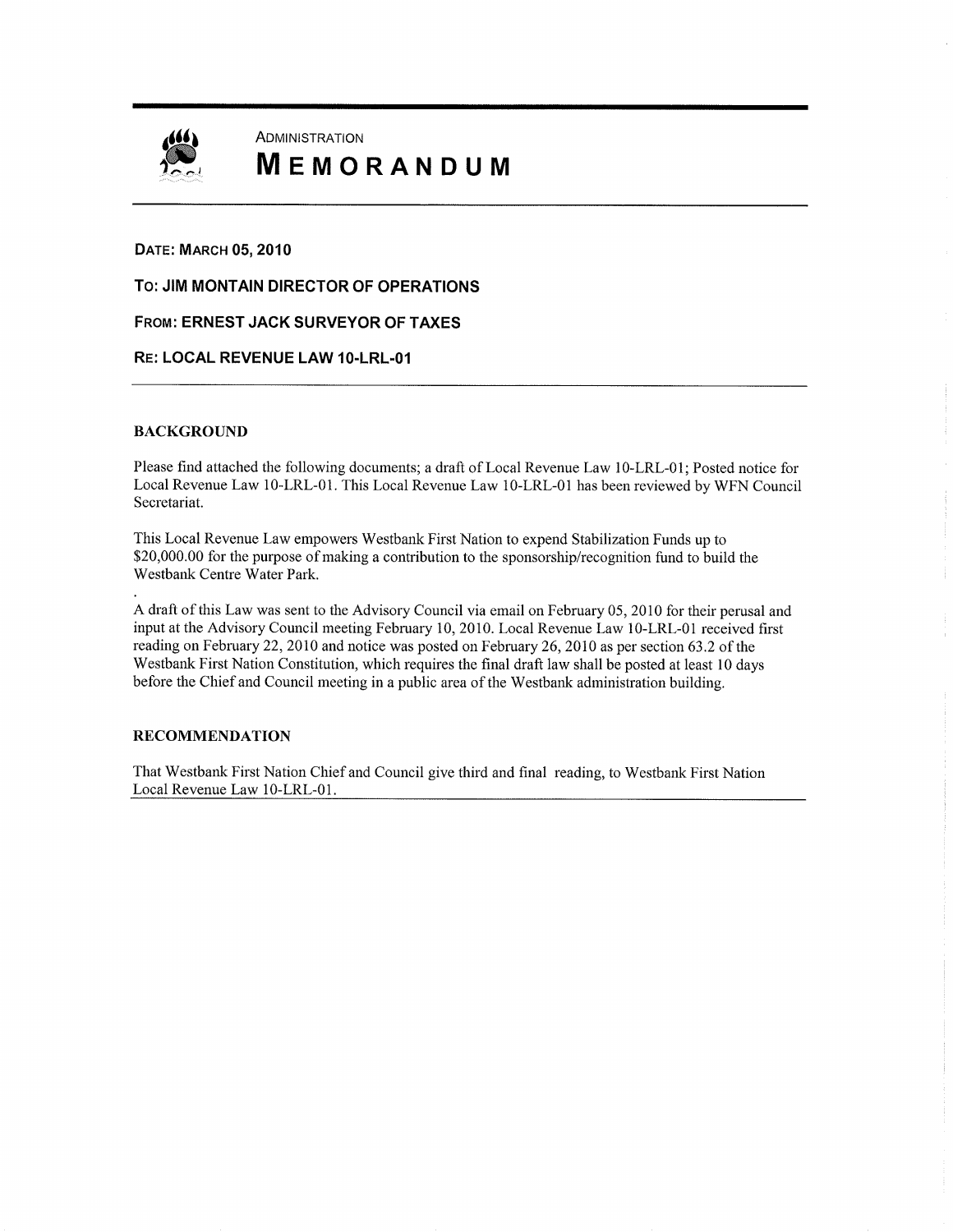# WESTBANK FIRST NATION LOCAL REVENUE LAW 10-LRL-01

A Local Revenue Law providing for the expenditure of Stabilization funds to make a contribution to the sponsorship/recognition fund to build the Westbank Centre Water Park.

WHEREAS: Pursuant to Section 83(1) of the Indian Act and the Westbank First Nation's inherent right to self-government, Westbank First Nation has enacted the Westbank First Nation Property Taxation By-Law, 95-TX-08 (the "Taxation By-Law");

AND WHEREAS: In accordance with section 4.4 of the Westbank First Nation Expenditure By-Law, 1995, all surplus monies remaining in the Taxation Fund at the end of the Fiscal Year specified in the Expenditure bylaw Annual Budget Schedule may be transferred into the Stabilization Fund and may be applied towards the operation and administration costs for the next Fiscal Year, overruns on existing capital projects or for any other contingencies, (the "Stabilization Fund");

AND WHEREAS: Westbank First Nation has decided to contribute to the Westbank Centre Water Park (the "Westbank Centre Water Park Project");

AND WHEREAS: Westbank First Nation has, by Local Revenue Law 10-LRL-01, provided that AND WHEREAS: Westbank First Nation has, by Local Revenue Law 10-LRL-01, provided that<br>a portion of the cost of the Westbank Centre Park Project, to a maximum of \$20,000.00 twenty<br>thousand dollars, will be funded from the S thousand dollars, will be funded from the Stabilization Fund (the "Stabilization Fund");

AND WHEREAS: Through this Local Revenue Law, Westbank First Nation wishes to authorize the expenditure of Stabilization Fund;

NOW THEREFORE the Council of Westbank First Nation hereby enacts the following Local Revenue Law:

1. The Council of the Westbank First Nation herby enacts the following Local Revenue Law:

2. This Local Revenue Law comes into full force and effect upon enactment in accordance with 1. The Council of the Westbank First Nation herby enact:<br>2. This Local Revenue Law comes into full force and effe<br>section 63.3(a) of the Westbank First Nation Constitution;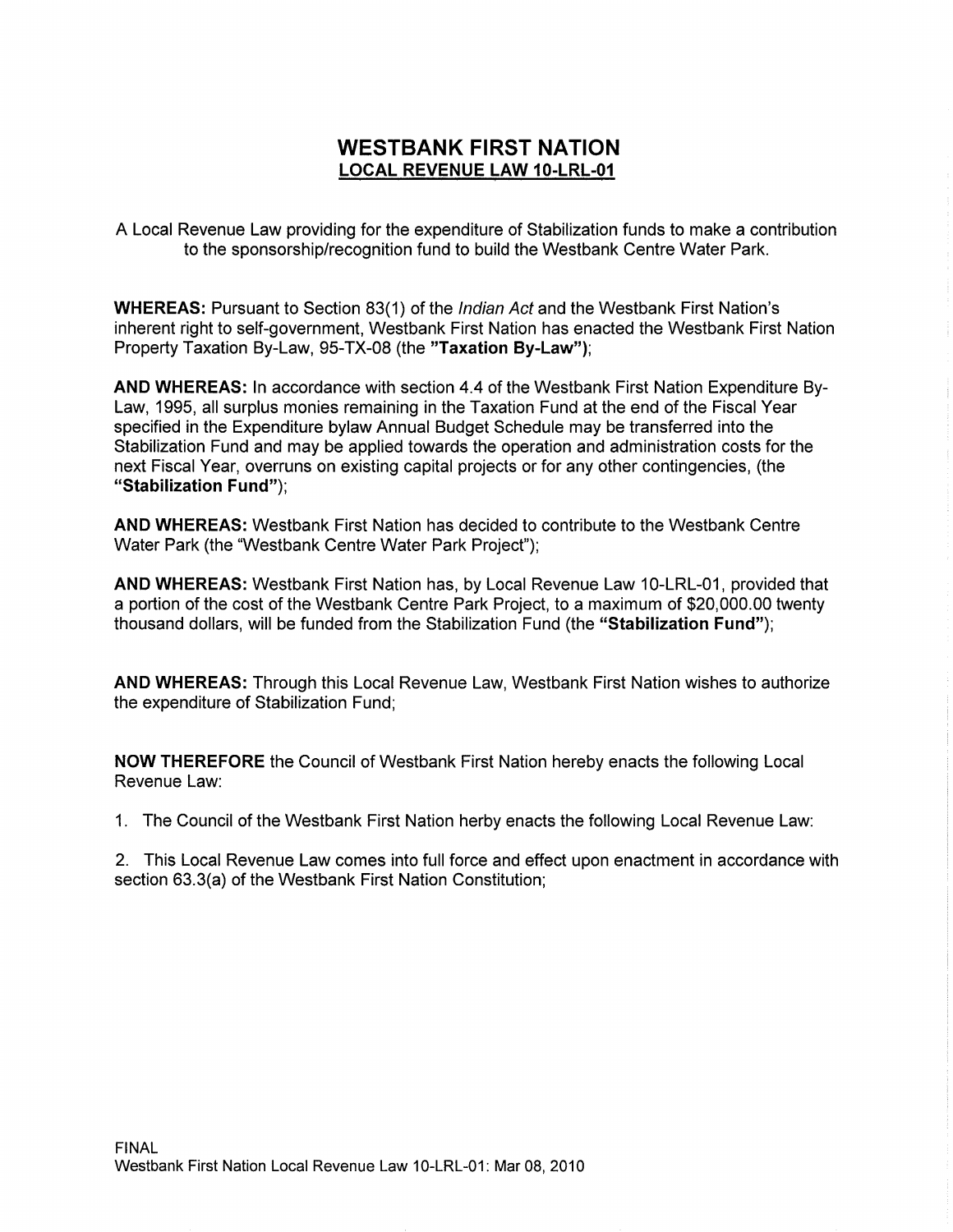BE IT HEREBY RESOLVED AND AGREED that this Law, entitled "Westbank First Nation Local Revenue Law 10-LRL-01" is hereby:

Read a first time by the council of Westbank First Nation at a duly convened meeting held on the 22nd day of February, 2010.

Exempt from a second reading pursuant to section 60.9 of the Westbank First Nation Constitution.

Read a third time, and enacted as a Westbank Law, by council of the Westbank First Nation at a duly convened meeting held on the 08th day of March 2010.

**Comment** 

Councillor Larry Derrickson

G,  $\frac{1}{1000}$ Councillor Loretta Swite

Councillor Brian Eli

Ilór Michael De∖Guevara

**d**/ouncl